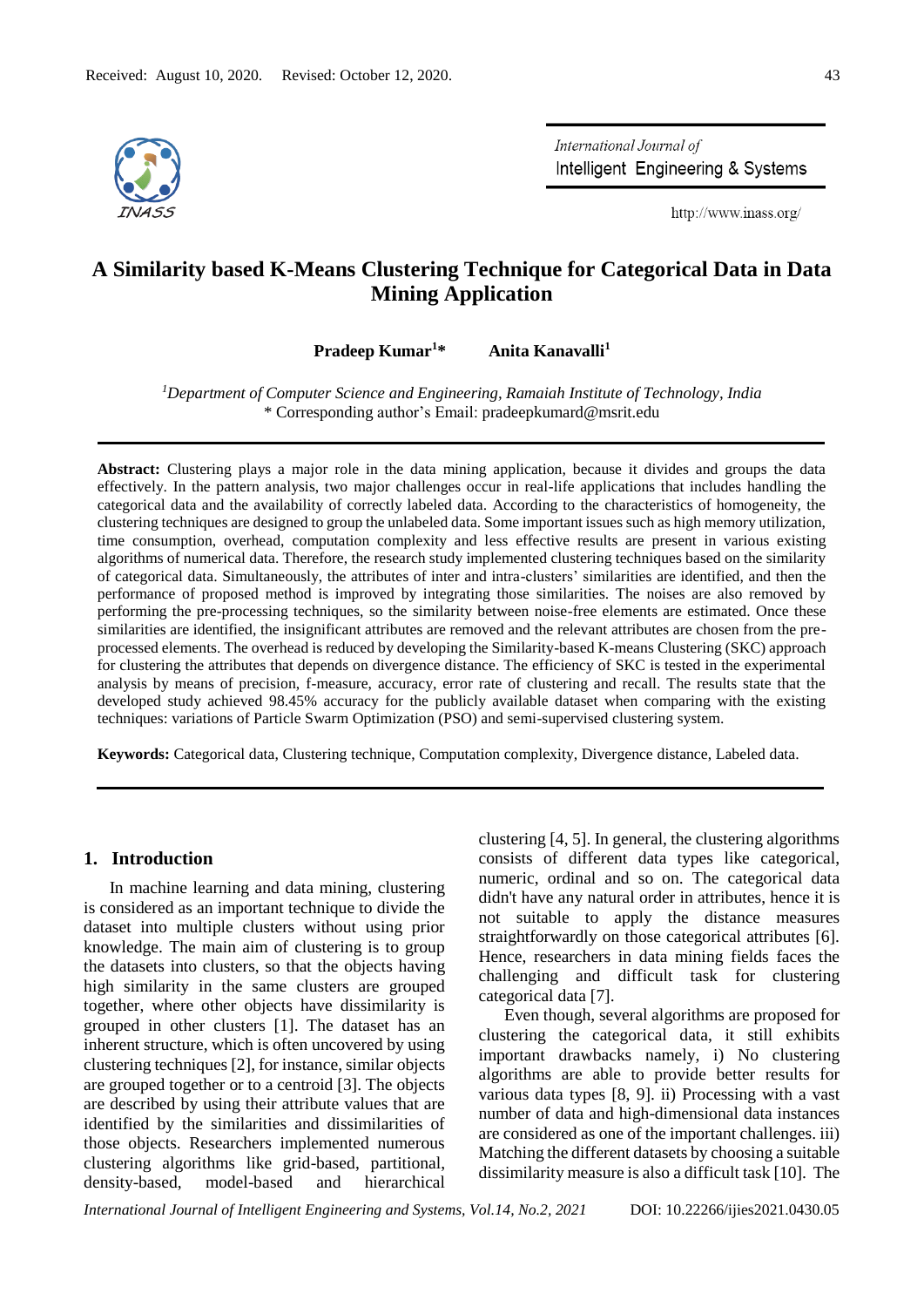cost time is highly increase by processing a transactional dataset, where the quality of outcomes is affected by analyzing the numerous iterations in the process. The feature selection and dimensionality reduction techniques are developed to address this issues, where the main aim is to remove the noisy, redundant and irrelevant information by preprocessing the data [11, 12]. Recently, K-means and its variants are highly used for clustering large datasets because of their higher scalability and efficiency. The Euclidean distance is used in the cost function; hence these methods are not suitable for clustering the categorical data [13]. In order to deal with this issue, the study uses the divergence measure for categorical clustering instead of Euclidean distance, where numerical data are converted into categorical data using similarity calculation. Preprocessing, mining and validation of results are the major steps involved in clustering, where unwanted data are removed or missing values are filled in the pre-processing step. The existing techniques perform the clustering process along with outlier data, where proposed SKC remove the outliers by calculating the similarity between the data, before clusters the data. The useful information is mined from the input data by performing various tasks includes inter- and intraattribute similarity calculation sequentially. Finally, the categorical data are clustered by using K-Means algorithm with less clustering error rate. The validation of the proposed method is carried out by using various UCI datasets against the existing techniques.

The rest of this research paper consists of: Section 2 reviews the existing techniques with its advantages and limitations for categorical data. The explanation of the proposed method is illustrated in Section 3. The validation of proposed SKC with existing techniques for various datasets by means of several metrics are presented in Section 4. Finally, the conclusion of this work with future development is described in Section 5.

## **2. Literature review**

In this section, a discussion of various existing techniques is presented, which are used to cluster the categorical data. The advantages and its limitations of these existing techniques [14-18] are also illustrated.

Nguyen, and Kuo [14] clustered the categorical data by developing an Automatic Fuzzy Clustering with Non-Dominated Sorting PSO as AFC-NSPSO algorithm. The number of clusters and partition data instances were automatically determined by the developed study. The multiple objectives of fuzzy clustering were handled by NSPSO, where the final solution was selected from the Pareto front and various internal CVI indices namely DB, Dunn and Sil. The experiments were carried out on UCI datasets to validate the effectiveness of AFC-NSPSO against existing techniques. However, outliers were not considered being processed before the clustering.

Pang [15] partitioned a large-scale dataset into numerous independent sub-datasets by implementing a MapReduce-based hierarchical sub-space algorithm. A data-partitioning strategy was used to couple the PAPU with attribute-value weights, where similar data objects were mapped in the datasets. During global clustering phase, sub-clusters were iteratively merged by applying the hierarchical scheme with PAPA measures. The developed study achieved high clustering efficiency on real-world large-scale and synthetic datasets was proved by the experimental results. The data skewness problem was not considered in this study, which was the major limitation.

Sarkar [16] integrated the machine learning technique with semi-supervised clustering technique called credibilistic measure or CrKMd. The homogeneity was identified by using credibilistic measure and then the coincident clustering problems were avoided. In the second part, a supervised model was built by using the clustered data to classify the unlabeled or uncertain data. The experimental results stated that the developed method provided better performance than other existing techniques by handling those ambiguous or uncertain data. However, the time and complexity of this work was not considered and outliers are not removed.

Sajidha [17] proposed the modified K-means clustering algorithm by considering every attribute of datasets for selecting the initial seed. The datasets were clustered with the mixed attributes easily because the developed study was independent of user-defined parameters. A novel distance measure technique was proposed to handle the numerical data and then the values were assigned as zero or one. The modified K-means algorithm was used to handle those mixed attributes, where the experiment was conducted to test the efficiency of the developed method with existing approaches. But, the developed study provided poor performance because the selection of outliers was not considered.

Dutta [18] discovered an optimal value of K by designing an automatic clustering algorithm. The iterative hill-climbing algorithms namely Genetic Algorithm (GA) and K-Means were used to identify the local and global optimum solutions. The nonlinearly separable clusters were grouped by implementing a Multi-Objective GA as (MOGA). The intra-cluster distance was minimized and inter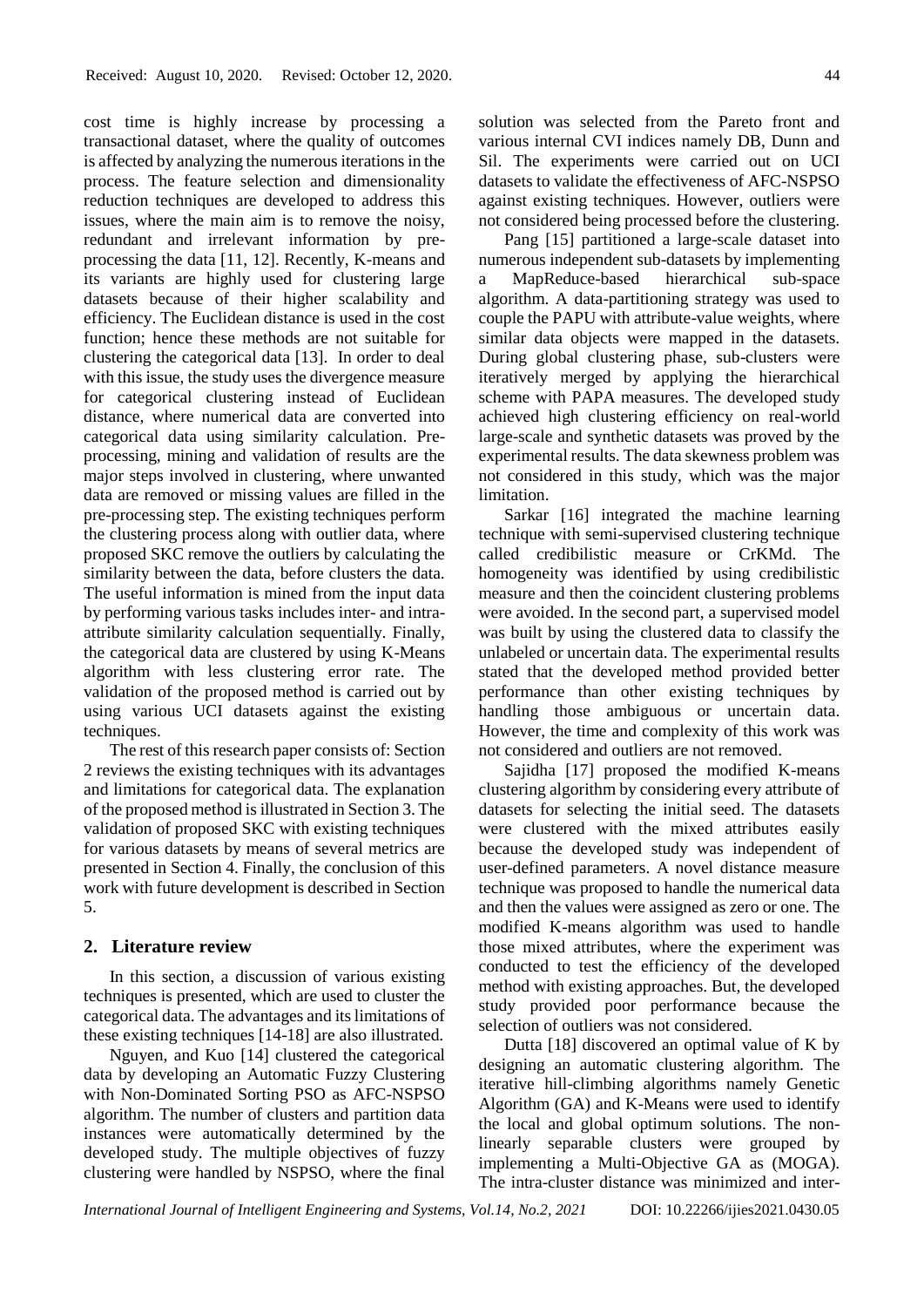cluster distance was maximized by MOGA, where it was specially proposed for handling the mixed types of features. The superiority of MOGA algorithm was verified by conducting the experiments on UCI datasets. However, it was trying to capture only the spherical shaped clusters and it was prioritizing to considering importance of features of clustering, i.e. it is considering all features equally.

#### **3. Proposed methodology**

The numerical data are processed by developing various clustering algorithms and k-means is considered as one of the most important clustering algorithms. But, a vast amount of categorical data is presented in several applications namely text mining, market based data analysis and protein sequence analysis. When compared with the numerical clustering data, researchers face challenging issues for clustering the categorical data due to absence of inherent distance measure between categorical objects [19, 20]. In this research work, the SKC is used to cluster the categorical data by using a divergence measure. Fig. 1 shows the description of proposed method to extract the information from a vast amount of data. Initially, the noises or unwanted attributes are removed from the dataset. The numerical data are achieved by converting the categorical data once the estimation of similarities between intra and inter-attributes are conducted.



Figure. 1 Working Procedure of Proposed SKC **Technique** 

Then, further processing is carried out by integrating the similarities of both attributes. Finally, according to the divergence distance, the similar attributes are grouped in the research study by using K-means clustering.

# **3.1 Pre-processing**

In various data mining applications, preprocessing is the most important essential task for effective clustering. In order to improve the performance of the developed study, the noises or unwanted attributes are removed. For example, the adults contain various attributes namely gender, age, occupation, native country, education, salary, etc. that must be removed in this stage. Then, the distinct attributes are estimated for computing the similarities between noise-free attributes.

#### **3.2 Computing the similarities**

Nowadays, researchers considered similarity analysis is a challenging and tedious process in several domains. There are four major categories presents in the similarity-based clustering, which are stated as follows:

- Distance/Similarities between value of the attributes,
	- Distance between different types of clusters,
- Distance between data objects, and
- Distance between attributes.

Once, the pre-processing stage is finished, the research study performed the intra- and intersimilarity analysis between those noise-free data. The similarity between the same column attributes are identified in the intra-attribute similarity, where the greater similarities are revealed according to the approximation of equal frequencies. When the frequency is high, then the distance between two closer values are estimated. In addition, the distinct levels of attribute value significance are indicated by various frequencies. The distance between rows are determined by selecting the inter-attributes. The couplings between the attribute values are not considered during process of calculating the attribute values. The attribute values are similar, only if they occur with the same relative frequency. Once the inter- and intra-similarity attributes calculation are finished, then the single attribute similarity is achieved by integrating those values. Finally, the filtering process will occur for further steps, where the similarity is reflected as discrepancies presented in the estimation of attribute value on the basis of frequency distributions. The combination of intra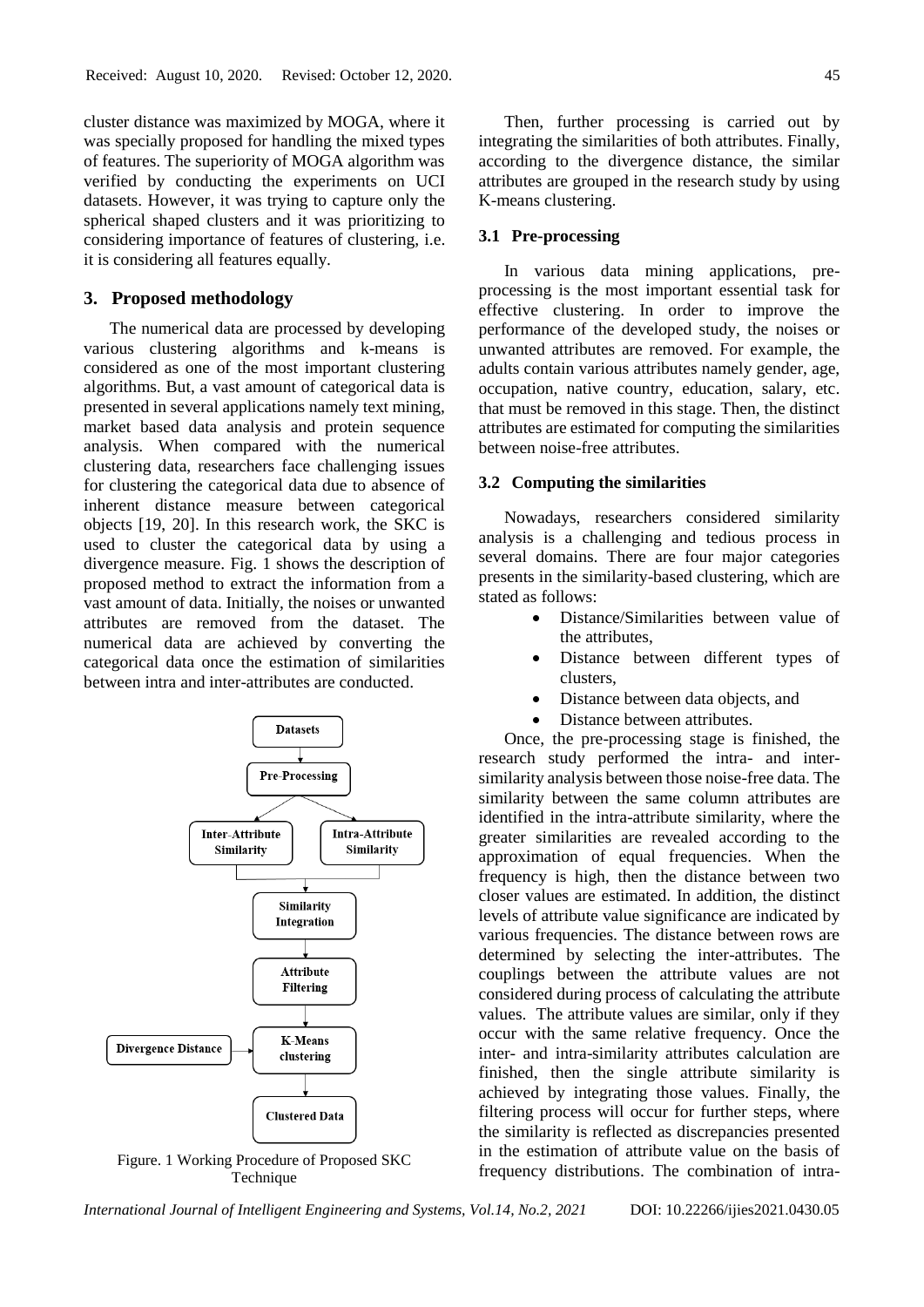and inter- similarity measures are represented as the overall similarity. The maximum similarities are assigned by the attributes those are having equal frequency distributions. Therefore, the closeness is represented by similar frequencies and distinct levels are used to indicate the dissimilar frequencies.

#### **3.3 Similar data calculation**

The data can be clustered using k-means algorithm, but some outliers will present in these normalized data. The initial step is to calculate the similarity between the data by using divergence distance which is also used to remove the outliers.

#### **3.3.1. Distance/similarity metrics**

The quantitative degree of how far-off the two objects is defined by distance from the perspective of numeric and scientific applications. When the objects are similar, then the similarity value of those objects are higher. According to the distance between two objects of clusters, the cluster assignment of each data object is accomplished. Finally, the objects are assigned to the cluster, when it is nearest to the similar objects and dissimilar to the other objects of other clusters. In this proposed method, instead of Euclidean distance, the similarities of clusters are calculated by using divergence. Eq. (1) shows the distance measure of divergence as:

$$
d_{Divergence} = 2 \sum_{i=1}^{d} \frac{(P_i - Q_i)^2}{(P_i + Q_i)^2}
$$
 (1)

Where,  $P_i$  and  $Q_i$  are the two categorical data objects. By using the above equation, the similarity between two clusters are obtained. Then, these similar data can be clustered by using K-means algorithm which is described below.

#### **3.3.2. K-means algorithm**

According to the size and number of the data, the optimum number of desired clusters are identified by using k-means algorithm. Consider, the total number of data nodes is depicted as  $N$  that is uniformly distributed in a  $M \times M$  square region. The mathematical expression Eq. (2) defines the optimum number of clusters  $k_{opt}$  that is defined as follows

$$
k_{opt} = \frac{\sqrt{N}}{\sqrt{2\pi}} \sqrt{\frac{\varepsilon_{fs}M}{\varepsilon_{mp}d_{x_ix_j}^2}}
$$
 (2)

Where, the distance is illustrated as  $d_{x_i,x_j}$  for the data  $x_i$  and  $x_j$ , the parameter for the free space model is described as  $\varepsilon_{f_s}$  and the parameter for multipath model is denoted as  $\varepsilon_{mp}$ . A given set of input data are classified into  $k$  number of disjoint clusters by using the k-means clustering algorithm and Eq. (2) is used to predefine the value of  $k$ . There are two phases presented in the basic k-means algorithm, which is described below:

## **Algorithm 1: The K-means clustering algorithm**

**Input:** Initialize the set of  $n$  data items as  $D$ 

 Initialize the number of desired clusters is equal to k

**Output:** *k* clusters' set.

**Steps:**

1: Choose the initial centroids as  $k$  data-items randomly from D;

- 2: Repeat the process;
- 3: Each data item is allocated to its nearest centroid;

4: New mean is identified for every cluster;

5: Stop the process, once the convergence criteria are met.

From the above algorithm, the data can be clustered without outliers in an effective way. In the next section, the effectiveness of SKC can be validated by using various experiment analysis on UCI dataset as described.

# **4. Results and discussion**

In this section, the validation of the proposed SKC method against existing techniques are illustrated with several parameter metrics. The experiments are carried out on publicly available datasets, which are explained in the below section.

#### **4.1 Dataset description**

The UCI machine learning datasets used in this work can be downloaded by referring to the following links that are described in Table 1. In addition, Table 2 describes the total number of attributes, number of instances and missing value of each dataset.

Table 1. Dataset with its link

| <b>Dataset</b> | Links to download                             |
|----------------|-----------------------------------------------|
| Adult          | https://archive.ics.uci.edu/ml/datasets/adult |
| Connect        | https://archive.ics.uci.edu/ml/datasets/Con   |
| $-4$           | $nect-4$                                      |
| Chess          | https://archive.ics.uci.edu/ml/datasets/Ches  |
|                | s+(King-Rook+vs.+King)                        |
| <b>Mushroo</b> | https://archive.ics.uci.edu/ml/datasets/mus   |
| m              | hroom                                         |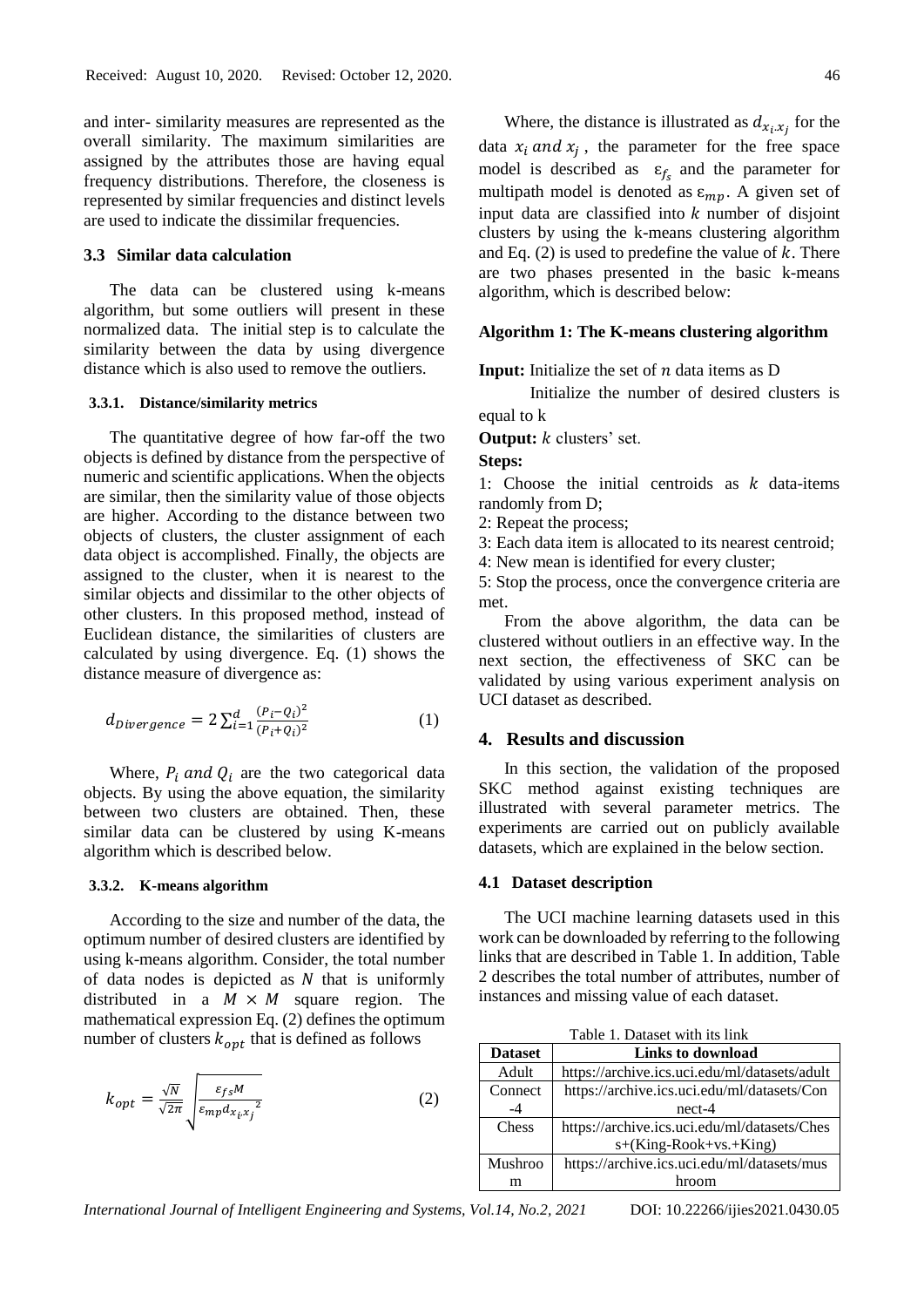| <b>Dataset</b> | No. of<br><b>Attributes</b> | No. of<br><b>Instances</b> | <b>Missing</b><br><b>Values</b> |  |
|----------------|-----------------------------|----------------------------|---------------------------------|--|
| Adult          | 14                          | 48,842                     | Yes                             |  |
| Connect-4      | 42                          | 67,557                     | No                              |  |
| Chess          |                             | 28,056                     | No                              |  |
| Mushroom       | つつ                          | 8124                       | Yes                             |  |

Table 2. Datasets description

The next section describes the validation metrics of the proposed method and then, the experimental settings are discussed.

### **4.2 Experimental setup and parameter metrics**

The computer with 2.2 GHz of Intel Core i5, RAM of 8GB was used to implement the SKC method by using the programming language of Python 3.7.3 version. The performance of SKC method is validated by conducting several experiments on UCI dataset using various metrics namely clustering error, accuracy, F-measure, precision and recall.

The proportion of positive samples are classified as positive by using sensitivity rate i.e. true positive rate. In contrast with this, the negative samples are correctly classified as negative by using specificity measure i.e. true negative rate. Accuracy can be calculated by using Eq. (3), and Eq. (4) to evaluate the single combined metric, which is defined as Fmeasure. Among the number of labeled positive class samples, precision is used to identify the number of accurately labeled samples, which is shown in Eq. (5). On the contrary, according to the positive class, recall is used to predict the number of accurate positive class labeled samples, which can be divided by the total number of samples. The mathematical expression for recall is given in Eq. (6). Due to the process of clustering, the errors may occur and those errors are identified by the rate called clustering error. The mathematical equation for clustering is given in Eq. (7),

$$
Accuracy = \frac{TP + TN}{TP + FP + FN + TN}
$$
 (3)

$$
F-Measure = \frac{2 \times Precision \times Recall}{Precision + Recall}
$$
 (4)

$$
Precision = \frac{TN}{TN + FP}
$$
 (5)

$$
Recall = \frac{TP}{TP + FN} \tag{6}
$$

Where, TP is true positive, TN is true negative, FP is false positive and FN is false negative.

$$
Clustering Error = \frac{\sum_{i=1}^{N} \delta(a_i, map(m_i))}{N} \tag{7}
$$

Where, number of instances are represented as N in the dataset,  $a_i$  is used to describe the provided label and  $m_i$  illustrates the mapping function, which are used to map the obtained cluster label. The clustering error is computed as  $e = 1 - Error$ .

# **5. Performance analysis of proposed method by means of accuracy and clustering error**

In this section, the validation of SKC method is analyzed against various existing techniques such as AFC-NSPSO [14], CrKMd [16] and other popular techniques like Support Vector Machine (SVM) and Naive Bayes (NB). The existing AFC-NSPSO and CrKMd conducted the experiments only on mushroom dataset. Therefore, to validate the SKC method on various datasets, this research work implements the AFC-NSPSO and CrKMd for other datasets and experiments are conducted. Table 3 shows the experimental results of SKC method and graphical representation is given in Fig. 2.

These experimental results clearly state that the SKC method achieved higher accuracy for four datasets when compared with existing techniques. While comparing with connect-4 dataset, all other datasets provided better results for the SKC method. For instance, the SKC method achieved nearly 98.5% accuracy for adult, chess and mushroom dataset. However, the existing techniques namely SVM and AFC-NSPSO achieved nearly 96% accuracy for the same three datasets.

| <b>Methods</b>      | Accuracy $(\% )$ |              |                  |                 |  |  |
|---------------------|------------------|--------------|------------------|-----------------|--|--|
|                     | Adult            | <b>Chess</b> | <b>Connect-4</b> | <b>Mushroom</b> |  |  |
| <b>SVM</b>          | 96.40            | 96.90        | 77.46            | 96.90           |  |  |
| NΒ                  | 97.37            | 95.64        | 78.48            | 96.24           |  |  |
| <b>AFC-NSPSO</b>    | 96.82            | 95.57        | 79.47            | 96.45           |  |  |
| CrKMd               | 93.56            | 96.24        | 76.26            | 95.57           |  |  |
| Proposed SKC Method | 98.45            | 98.84        | 81.47            | 98.15           |  |  |

Table 3. Comparative analysis of proposed SKC method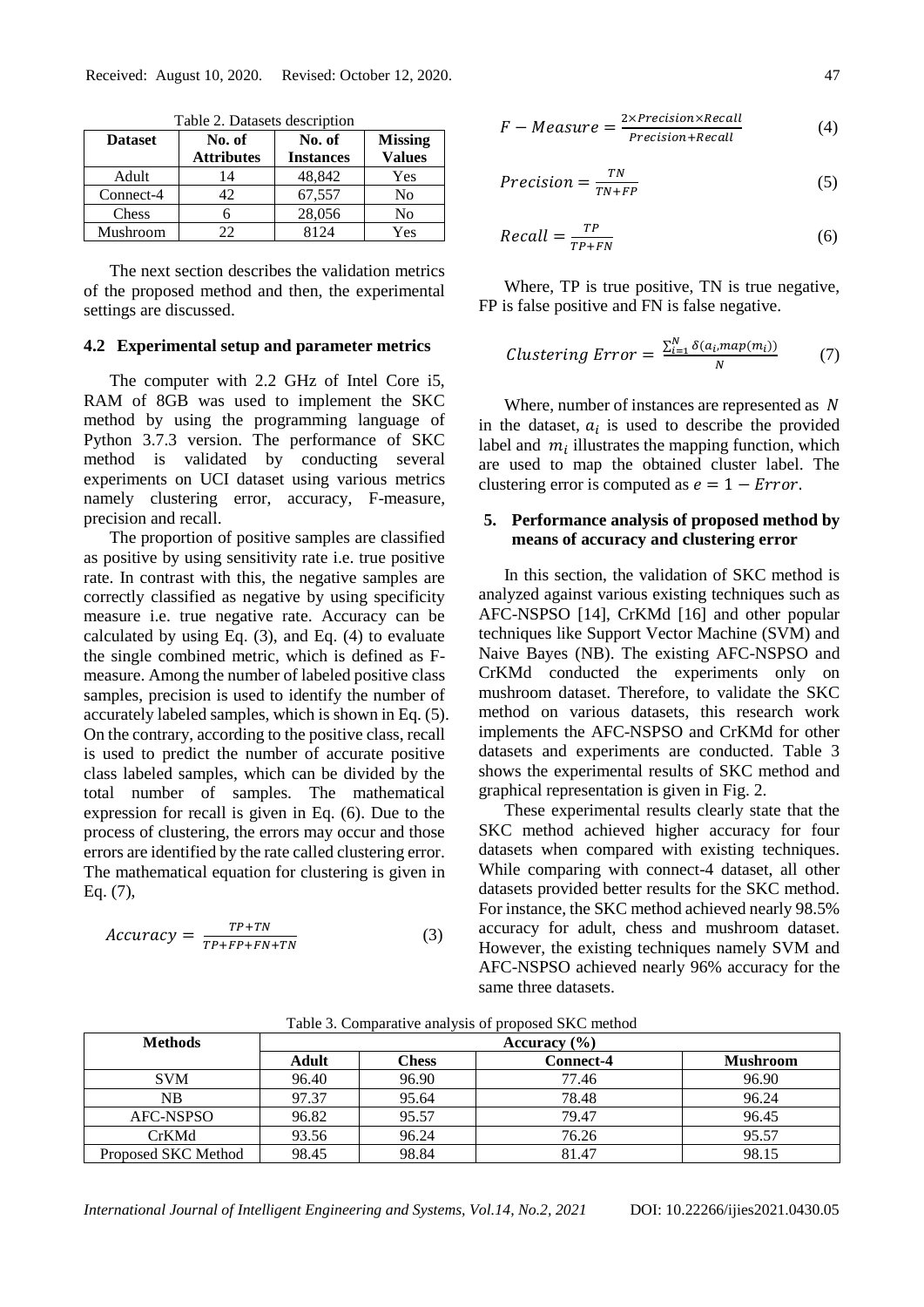

Figure. 2 Performance of SKC method in terms of accuracy



■ SVM ■ NB ■ AFC-NSPSO ■ CrKMd ■ Proposed SKC Method Figure. 3 Clustering Error Values of SKC Method

| <b>Methods</b>      | <b>Clustering Error</b> |              |                  |                 |  |
|---------------------|-------------------------|--------------|------------------|-----------------|--|
|                     | Adult                   | <b>Chess</b> | <b>Connect-4</b> | <b>Mushroom</b> |  |
| <b>SVM</b>          | 0.40                    | 0.41         | 0.39             | 0.42            |  |
| NΒ                  | 0.35                    | 0.39         | 0.34             | 0.39            |  |
| AFC-NSPSO           | 0.31                    | 0.38         | 0.30             | 0.35            |  |
| CrKMd               | 0.22                    | 0.25         |                  | 0.24            |  |
| Proposed SKC Method | 0.17                    | 0.18         |                  | 0.16            |  |

Table 4. Clustering error for proposed SKC method

For connect dataset, the existing techniques namely SVM, NB, AFC-NSPSO and CrKMd achieved only 76% to 79% of accuracy, where proposed SKC achieved 81.47% of accuracy. The existing AFC-NSPSO [14] and CrKMd [16] didn't consider the removal of outliers before clustering process, where SKC removed the outliers that leads high performance on accuracy. This is due to the distance measures used in the SKC method for clustering the data. Table 4 describes the clustering error of the SKC method against existing techniques such as NB, SVM, AFC-NSPSO and CrKMd. The graphical representation is shown in Fig. 3.

While clustering the data, the error may happen and this error can lead to poor performance in the analysis. From Table 4, it is clearly shows that the SKC method obtained less error rate in clustering when compared with other existing techniques namely SVM, NB, CrKMd and AFC-NSPSO for four datasets. For instance, the AFC-NSPSO obtained 0.30 error rate, NB achieved 0.34 error rate, SVM achieved 0.39 error rate and CrKMd obtained 0.21 error rate for the Connect-4 dataset. But, SKC method achieved only 0.15 error rate for the same dataset. In addition, the NB achieved nearly 0.34 to 0.39 error rate on all four datasets, where proposed SKC achieved nearly 0.15 to 0.18 error rate on all four dataset. This is due to the divergence distance used in this research work. In the next sub-section, the performance of SKC method is validated by using precision and recall metrics.

# **6. Analysis of proposed method in terms of precision and recall**

In this section, parameters like precision and recall for SKC method are compared with existing techniques such as SVM, NB, AFC-NSPSO and CrKMd. The experimental results are tabulated in Table 5, in which the best values are making it as bold. Fig. 4 and 5 show the graphical representation of recall and precision of the SKC method with several existing techniques.

From the Table 5, it is clearly stated that the performance of SKC method achieved higher recall values for four datasets, when compared with existing techniques. However, all the techniques achieved less recall values on Adult and Connect-4 datasets, where SVM achieved nearly 70% to 79% of recall value, NB achieved nearly 75% to 83% of recall value, but SKC achieved 98.57% and 95.56% of recall on Adult and Connect-4 datasets. The reason is that the clustering process are effectively handled by k-means algorithm with distance metrics. When compared with AFC-NSPSO, SKC method improved 5% recall values for adult, 3% recall for chess, 1% recall for mushroom and 10% recall for connect-4 datasets. However, the SKC method achieved less performance in recall values for connect-4 datasets among all other datasets.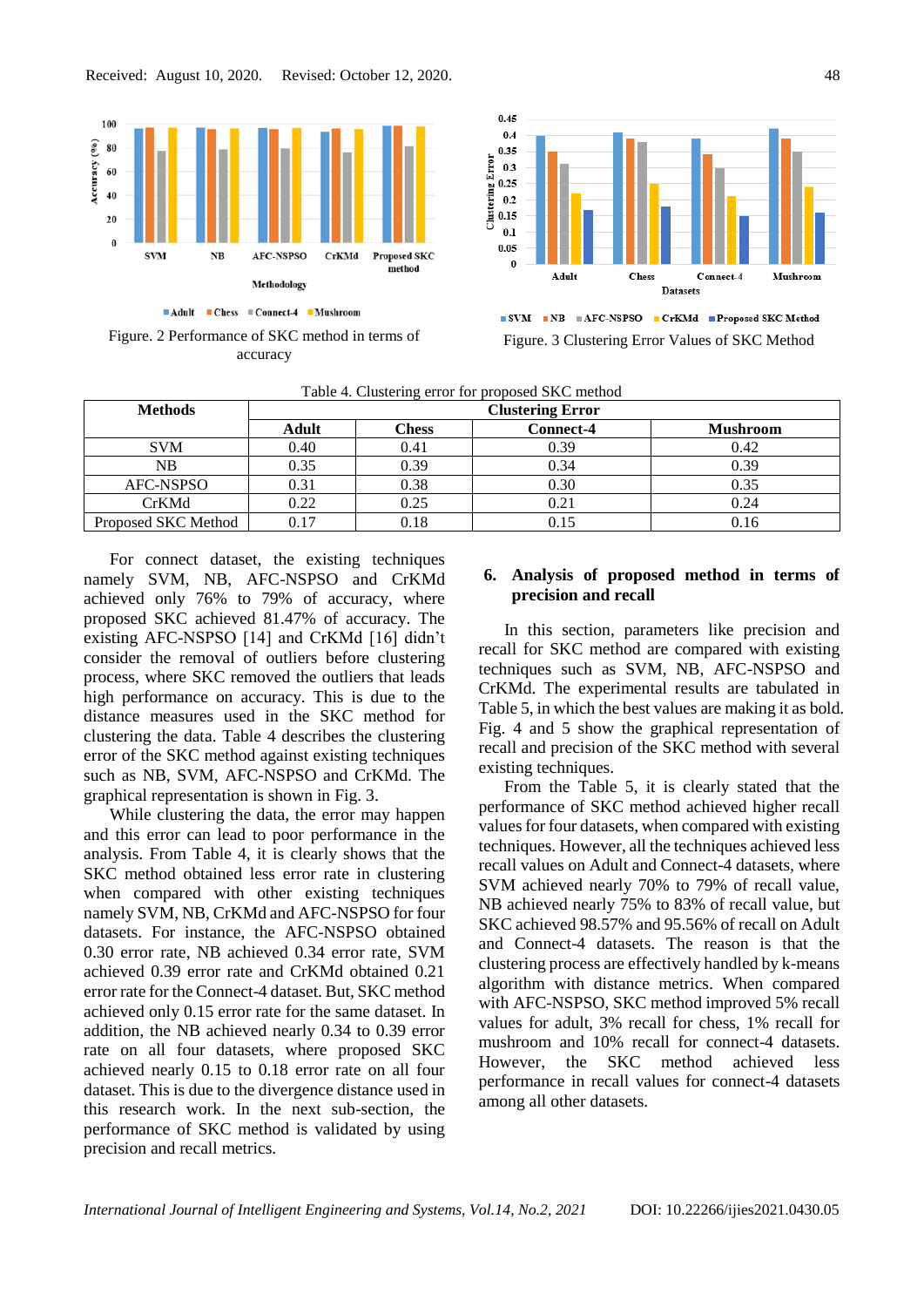| Tuote of Ferrandell of Direction in Million Diversion and recur |                |              |                  |                 |                   |              |                  |                 |
|-----------------------------------------------------------------|----------------|--------------|------------------|-----------------|-------------------|--------------|------------------|-----------------|
| <b>Methods</b>                                                  | Recall $(\% )$ |              |                  |                 | Precision $(\% )$ |              |                  |                 |
|                                                                 | Adult          | <b>Chess</b> | <b>Connect-4</b> | <b>Mushroom</b> | Adult             | <b>Chess</b> | <b>Connect-4</b> | <b>Mushroom</b> |
| <b>SVM</b>                                                      | 78.61          | 96.86        | 69.07            | 96.86           | 82.58             | 96.89        | 89.62            | 96.86           |
| NB                                                              | 83.40          | 96.24        | 75.59            | 97.42           | 94.90             | 96.59        | 88.80            | 96.59           |
| AFC-NSPSO                                                       | 93.43          | 96.62        | 79.84            | 97.62           | 90.37             | 95.45        | 88.61            | 95.45           |
| <b>CrKMd</b>                                                    | 96.51          | 98.50        | 81.49            | 96.14           | 84.16             | 98.25        | 78.46            | 95.47           |
| Proposed SKC                                                    | 98.57          | 99.39        | 95.56            | 98.47           | 97.64             | 99.74        | 96.39            | 98.50           |
| Method                                                          |                |              |                  |                 |                   |              |                  |                 |

Table 5. Performance of SKC method in terms of precision and recall

| Table 0. I chomiance 01 F-Measure |                          |              |           |                 |  |
|-----------------------------------|--------------------------|--------------|-----------|-----------------|--|
| <b>Methods</b>                    | <b>F-Measure</b> $(\% )$ |              |           |                 |  |
|                                   | Adult                    | <b>Chess</b> | Connect-4 | <b>Mushroom</b> |  |
| <b>SVM</b>                        | 85.16                    | 84.36        | 87.18     | 83.49           |  |
| NB                                | 86.48                    | 86.07        | 88.97     | 90.24           |  |
| AFC-NSPSO                         | 87.05                    | 92.94        | 89.83     | 92.84           |  |
| CrKMd                             | 92.52                    | 96.15        | 91.15     | 94.18           |  |
| Proposed SKC Method               | 95.47                    | 99.07        | 93.62     | 97.21           |  |

Table 6. Performance of F-Measure

The SKC method achieved higher precision values for all the four datasets, when compared with AFC-NSPSO and CrKMd, which is shown in Fig. 5. SKC method achieved approximately 97% to 99% precision for all the four datasets. The existing techniques achieved nearly 95% precision for mushroom dataset, where the SKC method achieved 98.50% precision for the same dataset.



**■ SVM ■ NB ■ AFC-NSPSO ■ CrKMd ■ Proposed SKC Method** 







The reason for achieving high precision value is that the outliers are effectively removed before clustering process using similarity distance in SKC, where outliers are not removed by the existing techniques. Finally, the f-measure of SKC method is validated in the next sub-section.

## **7. Analysis of proposed method by means of Fmeasure**

The experiments were conducted on all datasets to validate the performance of the SKC method in terms of F-measure, which is shown in Table 6. The graphical representation for F-Measure of SKC method is compared with SVM, NB, AFC-NSPSO and CrKMd is described in Fig. 6. From the experimental analysis for f-measure, the results showed that SKC method achieved high performance than the existing techniques. For adult dataset, the existing techniques achieved 85.16%, 86.48%, 87.05% and 92.52% f-measure, but the SKC method achieved 95.47% f-measure.



■ SVM ■ NB ■ AFC-NSPSO ■ CrKMd ■ Proposed SKC Method

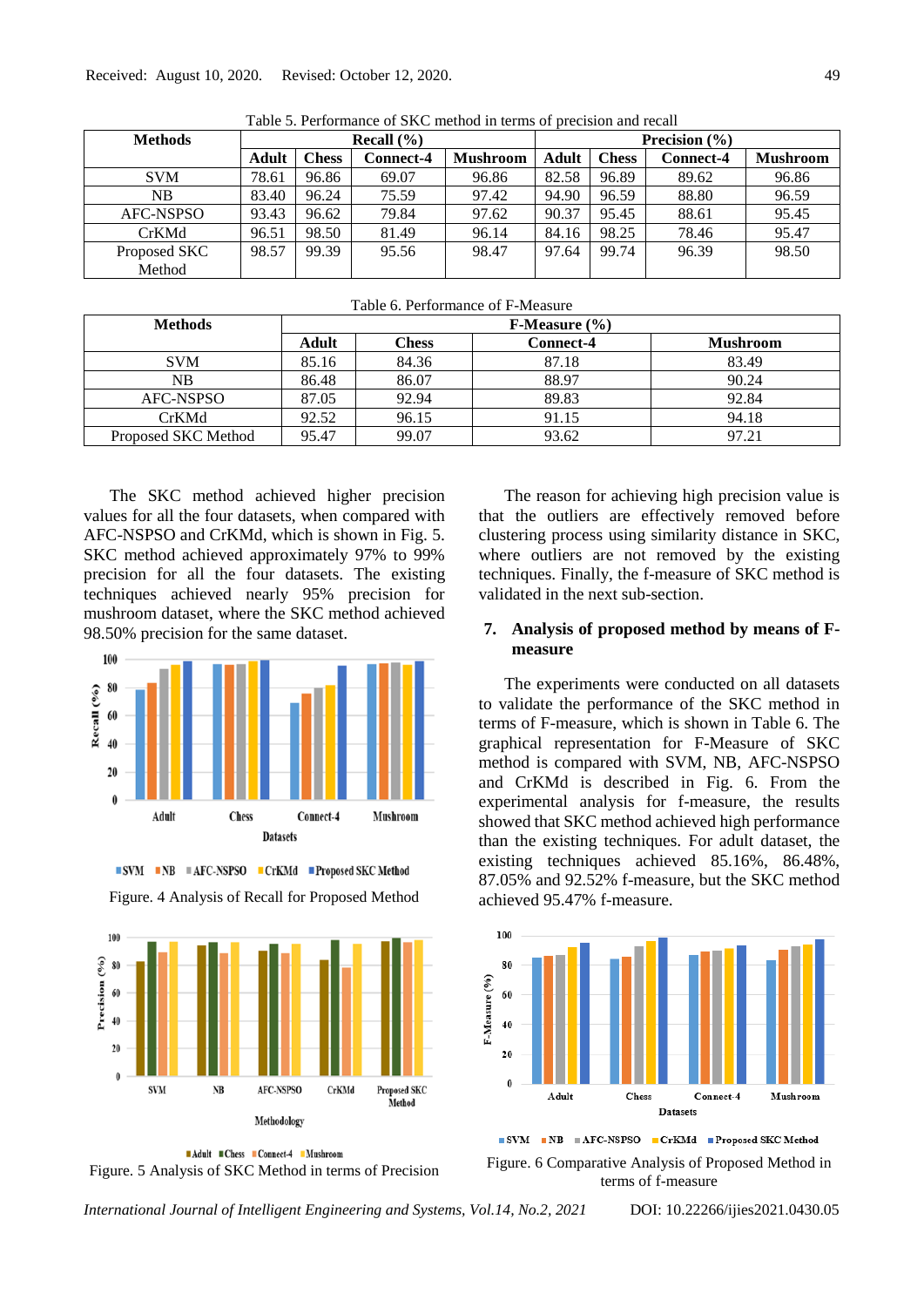For connect-4 dataset, the existing techniques achieved nearly 87% to 90% f-measure, where the proposed SKC achieved 93.62% of f-measure. The SVM is not suitable for large value dataset and NB assumes all the input attributes are mutually independent that leads poor performance on all the four datasets than AFC-NSPSO and CrKMd. The SKC method improved 5% f-measure than the AFC-NSPSO for mushroom dataset. Therefore, when compared with all the existing techniques for different datasets, SKC method achieved better performance in terms of accuracy, clustering error, precision, recall and f-measure.

# **8. Conclusion**

The SKC techniques are implemented to process the large-scale datasets, where the main aim of the proposed method is to minimize the error rate of clustering during similarity computation. In the preprocessing step, the unwanted attributes from the adult database are removed. Once the noises are removed, the similarity values (i.e. inter and intrasimilarity) between the attributes are identified. Then, k-means clustering technique is used to cluster the filtered data according to its divergence and similarity distance. The key benefits of the developed study are to minimize the time consumption, low computation complexity and high efficiency. The existing techniques, namely CrKMd and AFC-NSPSO are used to test the efficiency of proposed SKC technique. When compared to those techniques, the SKC technique presented better performance such as 98.84% accuracy, 99.39% recall, 99.74% precision, 99.07% f-measure and 0.18% clustering error rate for chess dataset. Moreover, the superiority of the proposed SKC technique is proved by conducting the experiments on various datasets. In future work, this study will develop effective optimization algorithms to select the optimized data.

#### **Conflicts of Interest**

The authors declare no conflict of interest.

#### **Author Contributions**

The paper conceptualization, methodology, software, validation, formal analysis, investigation, resources, data curation, writing—original draft preparation, writing—review and editing, visualization, have been done by  $1<sup>st</sup>$  author. The supervision and project administration, have been done by 2<sup>nd</sup> author.

#### **References**

- [1] H. Jia and Y. M. Cheung, "Subspace clustering of categorical and numerical data with an unknown number of clusters", *IEEE Transactions on Neural Networks and Learning Systems*, Vol. 29, No. 8, pp. 3308-3325, 2017.
- [2] T. H. T. Nguyen, D. T. Dinh, S. Sriboonchitta and V.N. Huynh, "A method for k-means-like clustering of categorical data", *Journal of Ambient Intelligence and Humanized Computing,* pp. 1-11, 2019.
- [3] N. Pang, J. Zhang, C. Zhang, X. Qin and J. Cai, "PUMA: Parallel subspace clustering of categorical data using multi-attribute weights", *Expert Systems with Applications*, Vol. 126, pp. 233-245, 2019.
- [4] S. Chakraborty and S. Das, "k-Means clustering with a new divergence-based distance metric: Convergence and performance analysis", *Pattern Recognition Letters,* Vol. 100, pp. 67-73, 2017.
- [5] W. Wei, J. Liang, X. Guo, P. Song and Y. Sun, "Hierarchical division clustering framework for categorical data", *Neurocomputing*, Vol. 341, pp. 118-134, 2019.
- [6] I. Saha, J. Prasad Sarkar and U. Maulik. "Integrated Rough Fuzzy Clustering for Categorical data Analysis", *Fuzzy Sets and Systems,* Vol. 361, pp. 1-32, 2019.
- [7] T. Nguyen, T. P. Quyen and R. J. Kuo, "Partitionand-merge based fuzzy genetic clustering algorithm for categorical data", *Applied Soft Computing,* Vol. 75, pp. 254-264, 2019.
- [8] R. S. Sangam and H. Om, "K-modestream algorithm for clustering categorical data streams", *CSI Transactions on ICT,* Vol. 5, No. 3, pp. 295- 303, 2017.
- [9] R. S. Sangam and H. Om, "An equi-biased kprototypes algorithm for clustering mixed-type data", *Sadhana,* Vol. 43, No. 3, pp. 37, 2018.
- [10] L. Yuan, W. Wang and L. Chen, "Two-stage pruning method for gram-based categorical sequence clustering", *International Journal of Machine Learning and Cybernetics,* Vol. 10, No. 4, pp. 631-640, 2019.
- [11] S. B. Salem, S. Naouali, and Z. Chtourou, "A fast" and effective partitional clustering algorithm for large categorical datasets using a k-means based approach", *Computers & Electrical Engineering,* Vol. 68, pp. 463-483, 2018.
- [12] N. Yuvaraj and C. Suresh Ghana Dhas, "Highperformance link-based cluster ensemble approach for categorical data clustering", *The Journal of Supercomputing,* Vol. 76, No. 6, pp. 4556-4579, 2020.